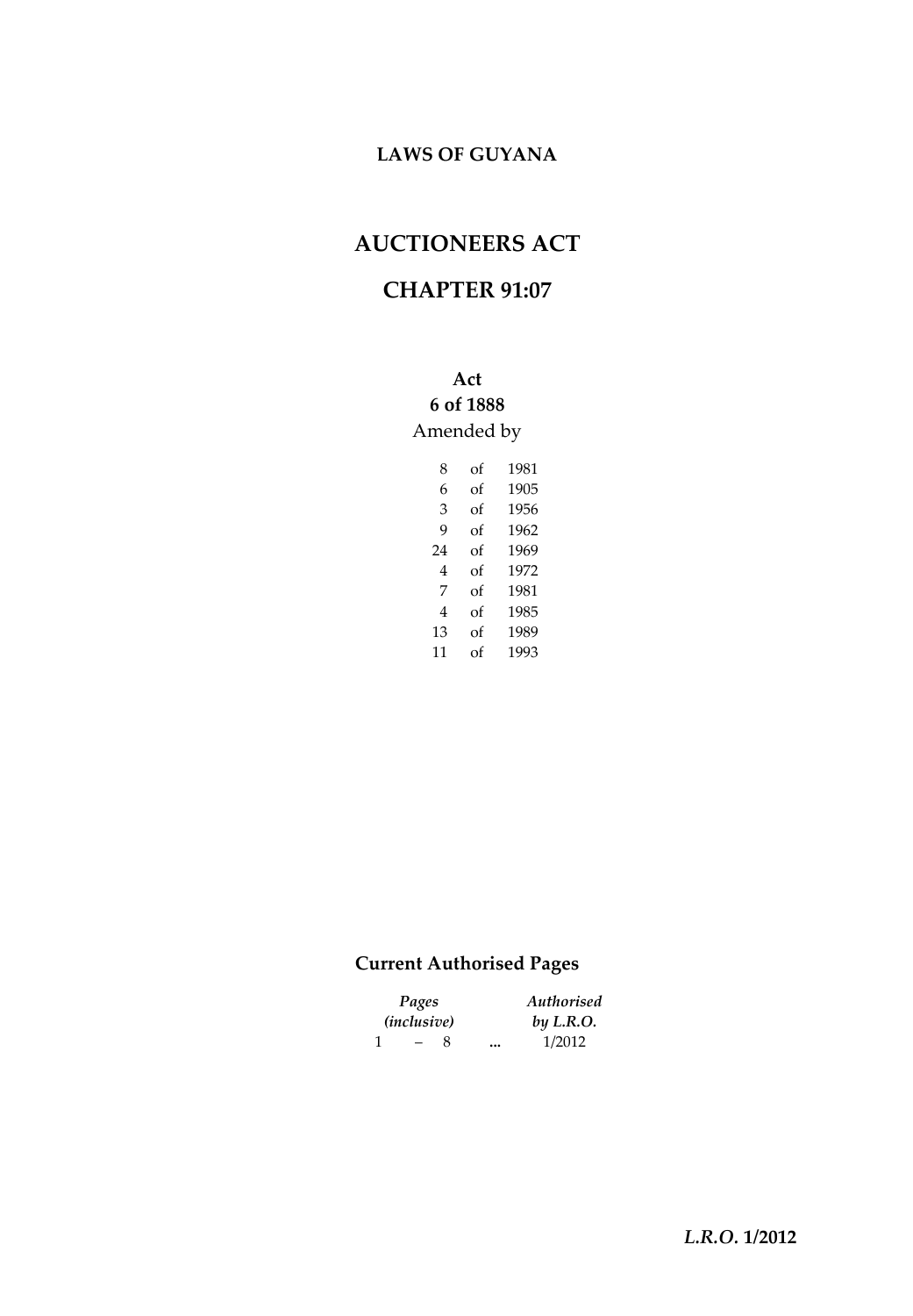# **LAWS OF GUYANA**

|  | Cap. 91:07 | Auctioneers |
|--|------------|-------------|
|--|------------|-------------|

**Note**

**on**

**Subsidiary Legislation**

**This Chapter contains no subsidiary legislation.**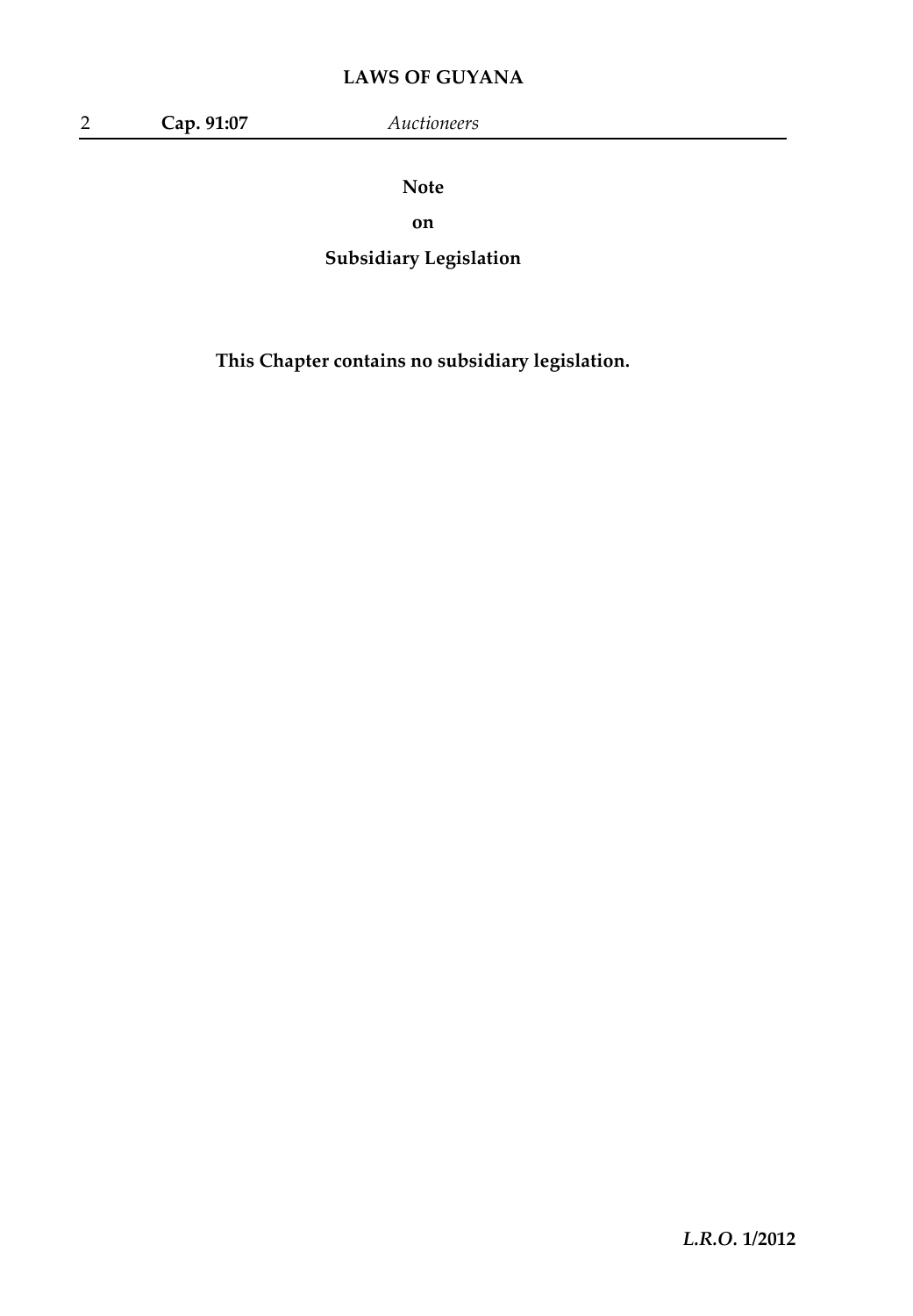## **CHAPTER 91:07**

### **AUCTIONEERS ACT**

# ARRANGEMENT OF SECTIONS

#### **SECTION**

1. Short title.

2. Interpretation.

3. Auctioneer's licence.

4. Auctioneer's security.

5. Selling at auction without licence.

6. Auction duties on sale.

7. Liability of auctioneer for duties.

8. Recovery of duties.

9. Auctioneer's accounts.

10. Advertisement of sale.

11. Sale by auction of immovable property.

12. Permission for sale at auction by public officer.

13. Auctioneers already licensed.

14. Exceptions.

SCHEDULE—Form of sale book

| 1929 Ed.  |                                                       |
|-----------|-------------------------------------------------------|
| c.82      |                                                       |
| 1953 Ed.  |                                                       |
| c.349     |                                                       |
| 6 of 1888 | An Act to regulate the Appointment of Auctioneers and |
|           |                                                       |

**Sales at Auction.**

[31<sup>st</sup> OCTOBER, 1888]

Short title. **1.** This Act may be cited as the Auctioneers Act.

Interpretation.

**2.** In this Act—

"auction" means any sale of property by auction, whether by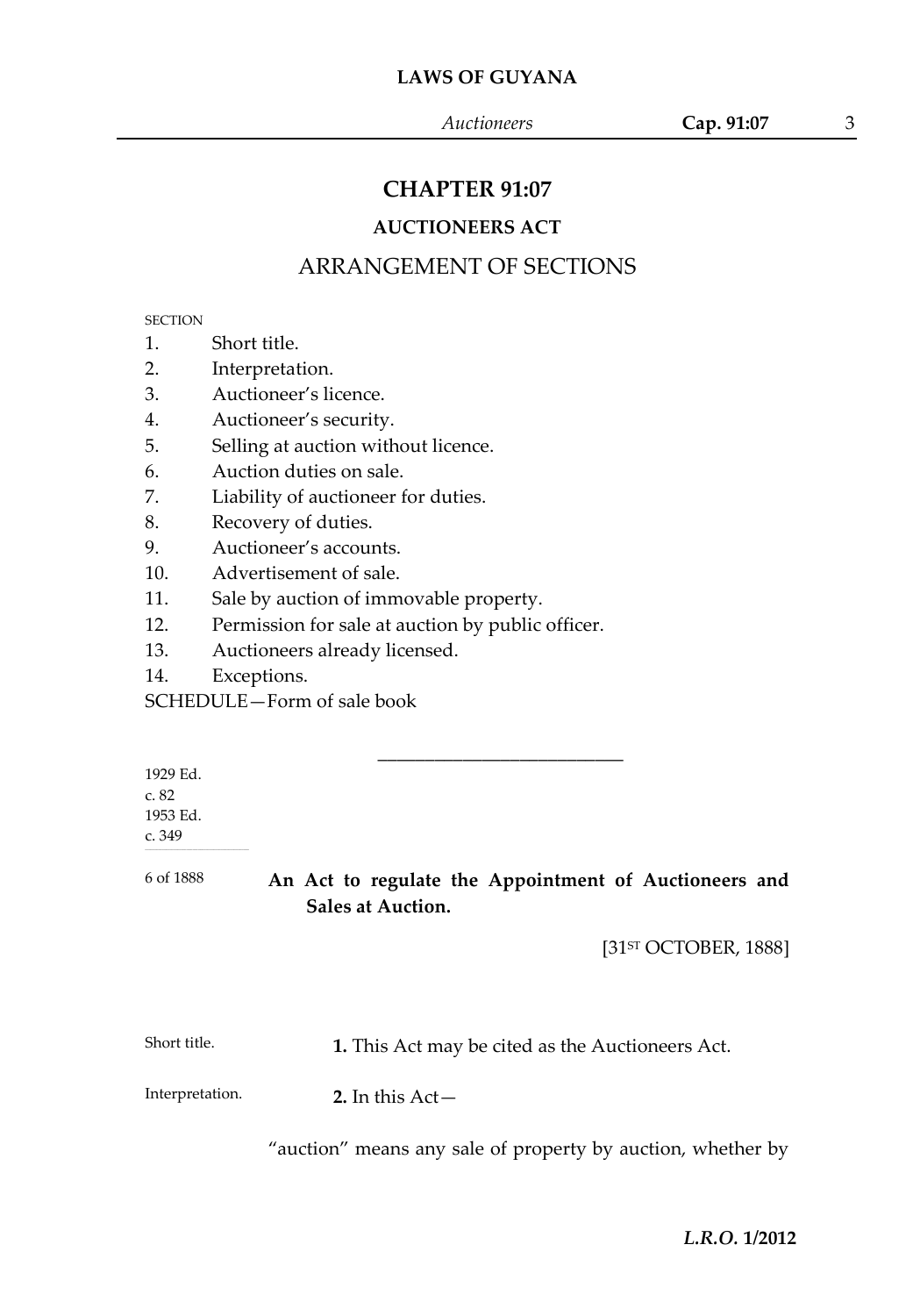4 **Cap. 91:07** *Auctioneers*

out-cry, knocking down of the hammer, or any other mode of sale at auction or whereby the highest bidder is deemed to be the purchaser at a public sale;

property" means any property, whether movable or immovable.

Auctioneer's licence. [7 of 1981 4 of 1985 13 of 1989 11 of 1993] **3.** (1) Anyone who desires to obtain a licence to sell by auction shall apply for it to a district commissioner. (2) A district commissioner, on receiving a notarial copy of the security bond hereinafter required, may issue the licence.

c. 80:01 (3) The applicant shall pay for the licence the sum from time to time required by any Tax Act for the time being in force, or, if no licence duty is imposed by that Act, the sum of three thousand five hundred dollars, and shall pay that sum annually in advance, and, if the sum is not paid in advance, the licence shall be deemed to be determined.

> (4) Anyone who has obtained a licence may in addition, on payment annually in advance of a sum equal to the amount of his licence, obtain from the district commissioner authority in writing to continue in force for the term of the licence, empowering a clerk in the employ of the holder of the licence to sell at auction on behalf of his employer; and the name of the clerk shall be inserted in the authority, and, in the event of his ceasing to be so employed during the existence of the authority, the name of some other clerk may be substituted therein by the district commissioner.

Auctioneer's security. [4 of 1972] **4.** (1) Before any licence to sell by auction is issued to any person, he shall execute a bond to the State in the sum of two thousand dollars, with good and sufficient securities in the sum of other two thousand dollars, that he will—

(a) deliver to the Accountant General,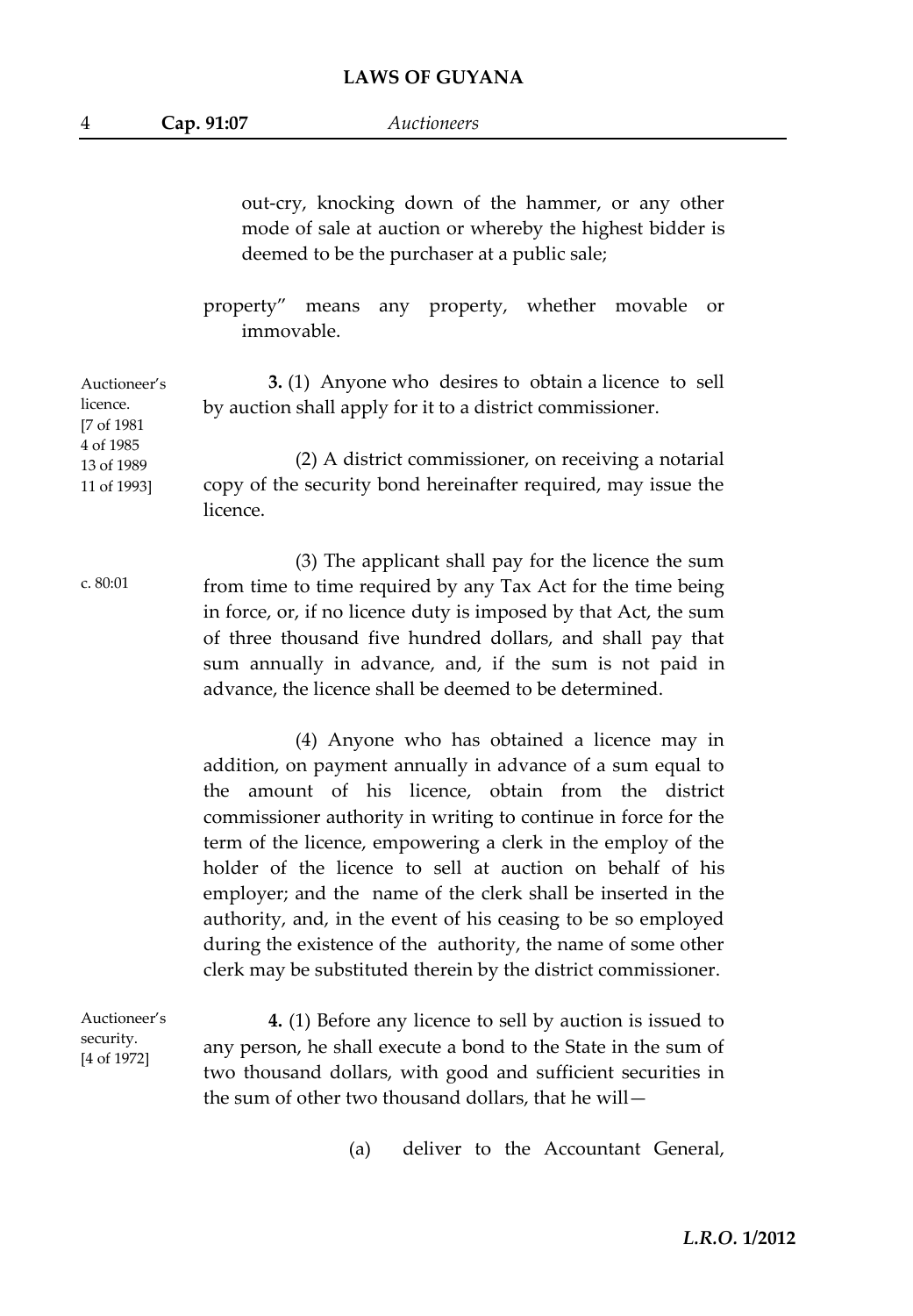within the space of ten days from the commencement of every month, an account of all sales at auction made by him or by his authority during the preceding month; and

- (b) within four days after the delivery of the account, pay over to the Accountant General all and every sum and sums due to the State; and
- (c) in every respect comply with this Act.

(2) Whenever any of the sureties die, or become insolvent, or are absent from Guyana, or withdraw from their suretyship (which they may do on giving two months notice in writing to the district commissioner of their intention so to do), the district commissioner may require the holder of the licence to find another surety for a like amount, and if the holder fails for one month to comply with the requirement, the licence shall be deemed to be determined.

| Selling at<br>auction<br>without licence.<br>[24 of 1969] | 5. Everyone who sells any property at auction without<br>being duly licensed shall on conviction thereof be liable to a<br>fine of one thousand five hundred dollars:                                                                                                                                                                                    |
|-----------------------------------------------------------|----------------------------------------------------------------------------------------------------------------------------------------------------------------------------------------------------------------------------------------------------------------------------------------------------------------------------------------------------------|
| c. $28:01$<br>c. $28:02$                                  | Provided that any person may sell at auction without a<br>licence any lands under section 238 of the Municipal and<br>District Councils Act, or, section 104 of the Local Government<br>Act, if duly authorised by a council constituted under the said<br>Municipal and District Councils Act, or by the Local<br>Government Board, as the case may be. |
| Auction duties<br>on sale.<br>$[9 \text{ of } 1962]$      | 6. On every sale of property at auction, the following<br>auction duties shall be payable:                                                                                                                                                                                                                                                               |
|                                                           | a sum of three per cent upon the gross<br>(a)                                                                                                                                                                                                                                                                                                            |

amount of the sale by the purchaser;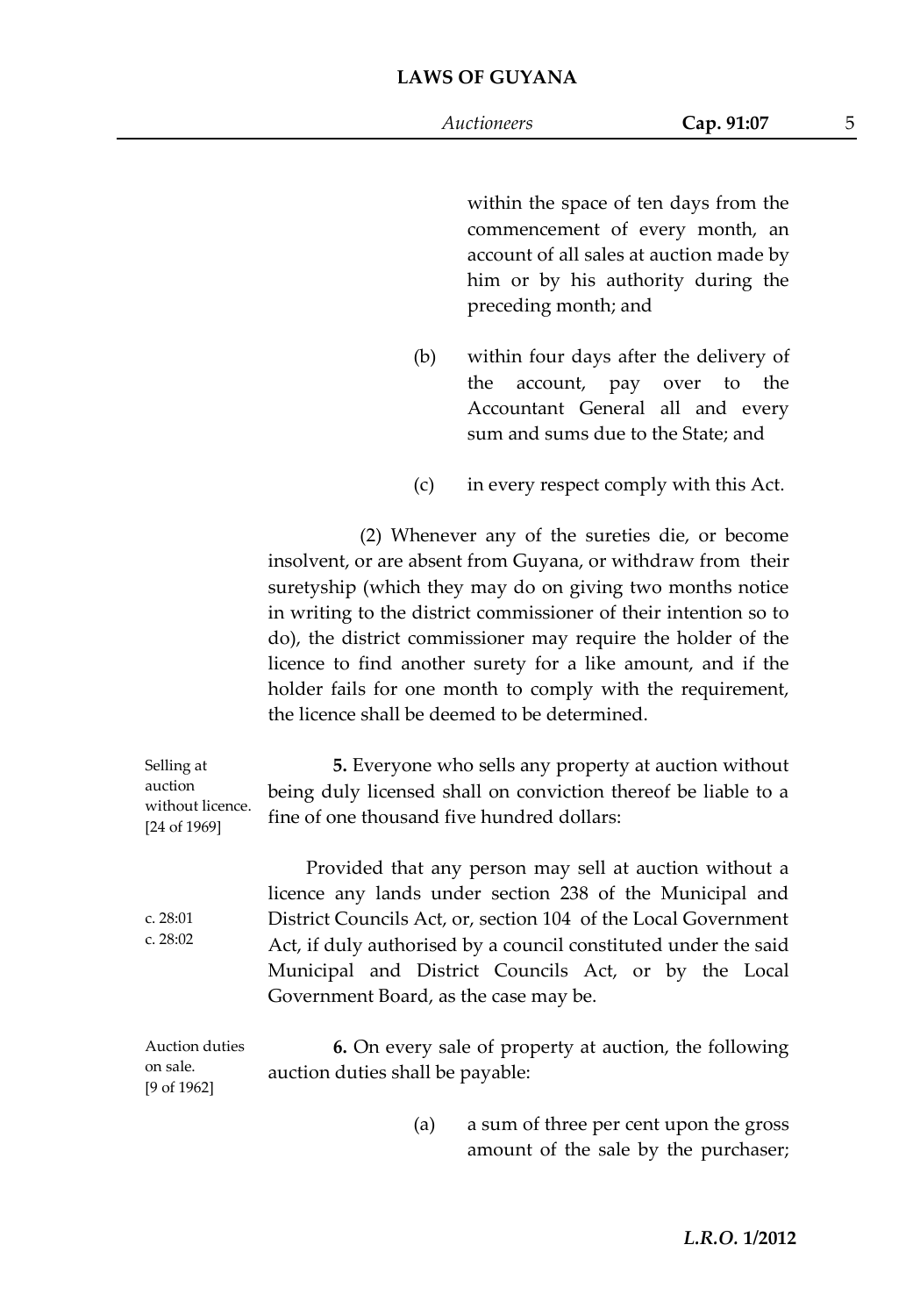and

(b) the further sum of two per cent upon the gross amount of the sale by the seller.

Liability of auctioneer for duties. **7.** (1) The auction duties are hereby made a charge upon every auctioneer immediately from and after the fall of the hammer or other close of the bidding, except in cases where the property put up to auction is in good faith bought in when no auction duty shall be payable.

> (2) Every auctioneer may retain, and he is hereby authorised and required to retain, the rate of duty herein fixed to be paid by the seller of goods at public auction out of the proceeds of every sale made by him at public auction, and the receipt of the Accountant General for the amount of auction duty hereby authorised and required to be retained as aforesaid shall be a full discharge.

Recovery of duties. **8.** The auction duties payable under this Act, if not paid within the time hereinbefore prescribed, shall be forthwith recoverable from the auctioneer by summary execution, at the instance of the Accountant General.

Auctioneer's accounts. Schedule: Form **9.** (1) Every licensed auctioneer shall keep a regular and correct account of all property sold by him at auction, the account to be written in a book to be kept for that purpose, in the form given in the Schedule, and the book shall be open to the inspection of every person interested.

> (2) A duplicate of the account of every sale at auction shall be duly verified on oath by the auctioneer by whom or by whose authority the sale was held and by him deposited, if the sale has been effected in town within seven days, and if in the country within fourteen days, after the sale, in the deeds registry: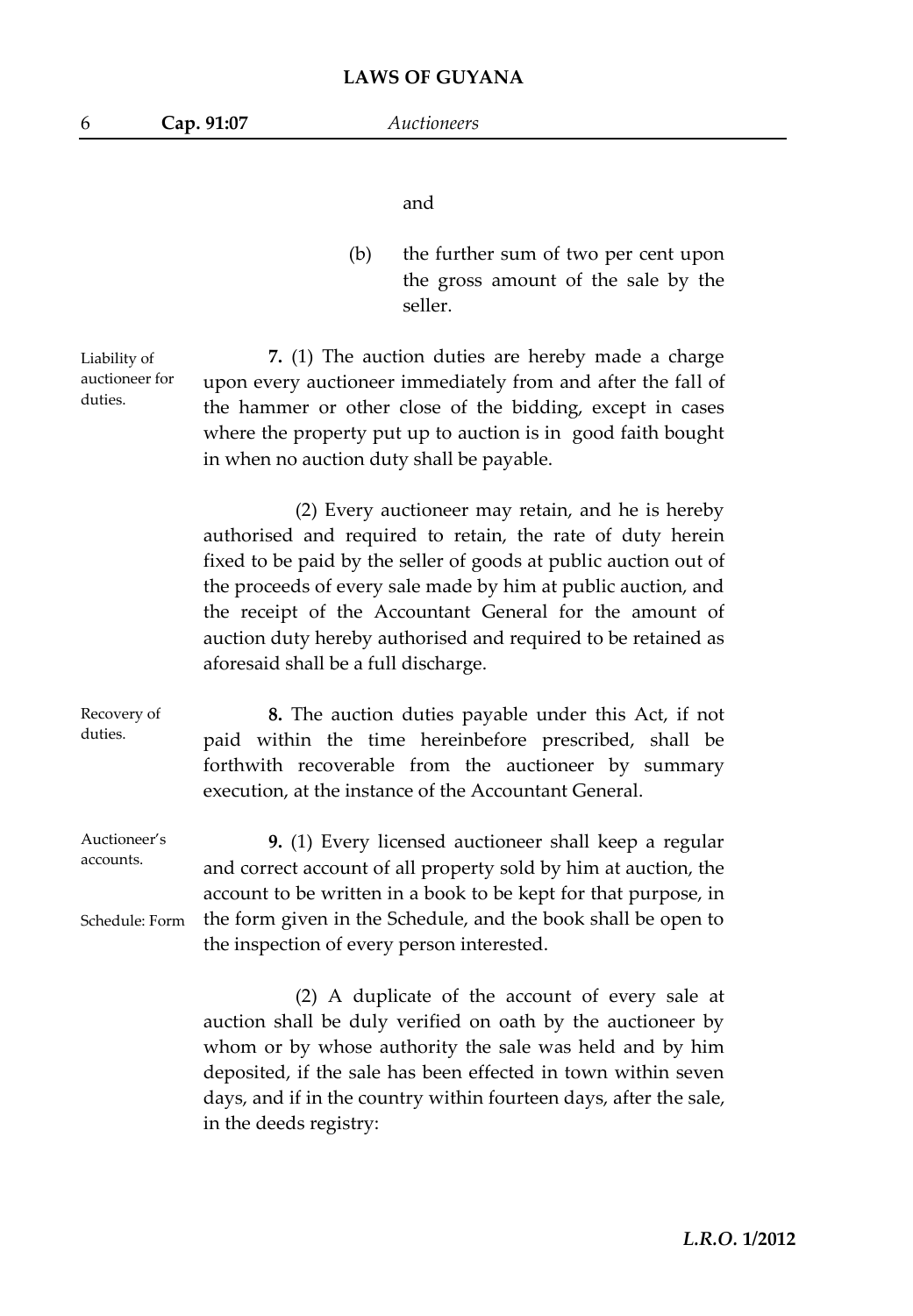#### **LAWS OF GUYANA**

Provided that, in the event of the death of an auctioneer, the duplicate shall be certified as correct and deposited by his legal personal representative.

(3) Everyone who fails to comply with any of the provisions of this section shall be liable to a fine of one thousand five hundred dollars.

(4) Upon any conviction under this section the licence shall be deemed to be determined.

Advertisement of sale. **10.** Save and except in the case of goods, wares, and merchandise of a perishable nature which it may be necessary to sell at auction without delay, no auctioneer may sell by auction any property unless an advertisement for eight days previous to the period of the sale has been by that auctioneer inserted and published in one or more of the newspapers of Guyana, disclosing the name of the person or persons by whose order the sale by public auction is to take place and the name of the owner of that property, and containing a full and accurate description of the property, goods, wares, and merchandise so to be sold.

Sale by auction of immovable property. **11.** (1) The particulars or conditions of sale by auction of immovable property shall state whether that property will be sold without reserve or subject to a reserved price, or whether a right to bid is reserved.

> (2) If it is stated that the immovable property will be sold without reserve, or to that effect, then the seller may not employ any person to bid at the sale, nor may the auctioneer take knowingly any bidding from that person.

> (3) Where any sale by auction of immovable property is declared, in either the particulars or the conditions of sale, to be subject to a right for the seller to bid, the seller, or any one person on his behalf, may bid at that sale in any manner he thinks proper.